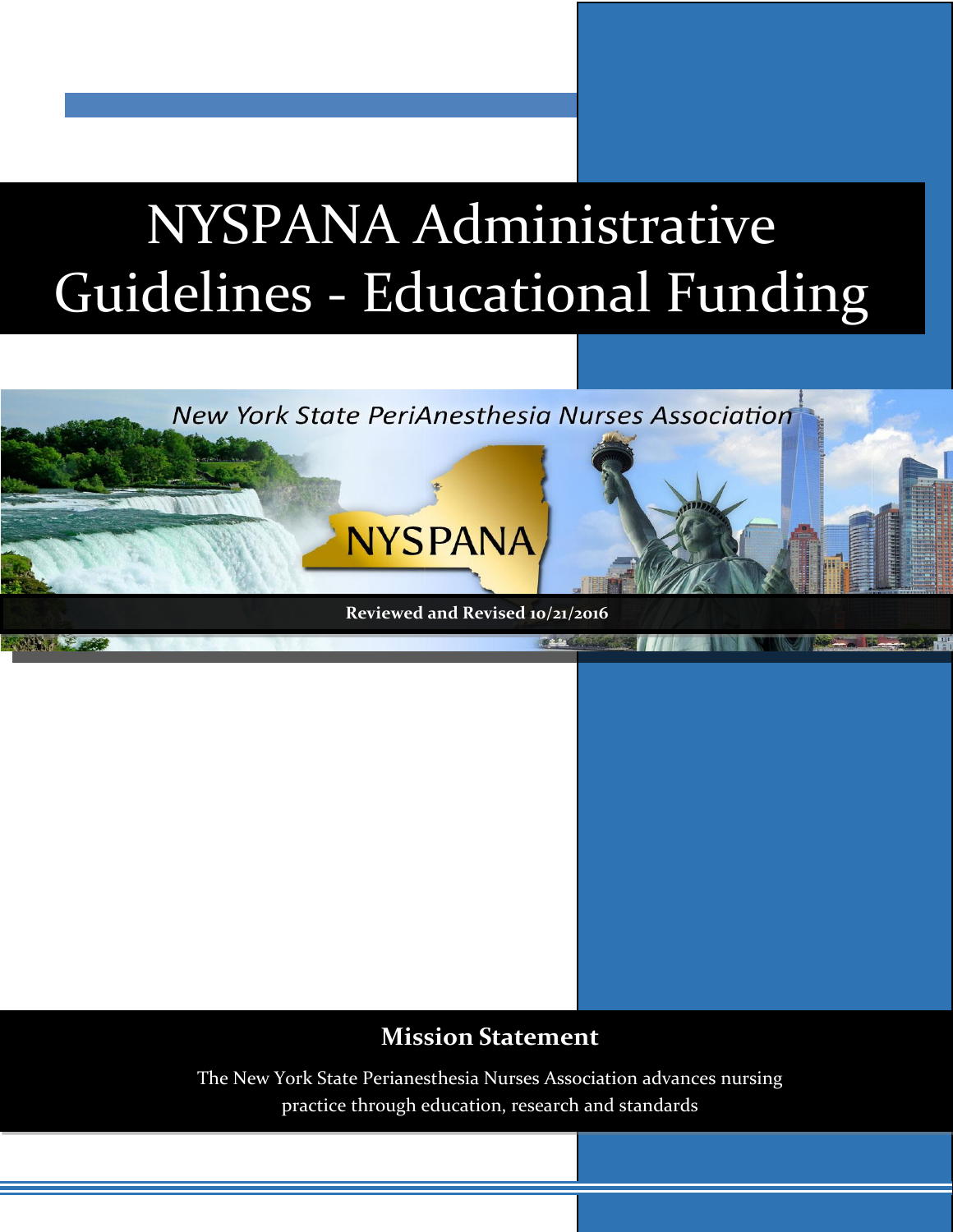## **Primary Purpose:**

To establish an educational funding plan to help cover expenses for educational conferences, certification, and recertification for NYSPANA members

### **Policy Statements:**

- 1. The goal of the Educational Funding Plan is to provide scholarships to NYSPANA members at large and to be used for educational purposes related to perianesthesia nursing, CPAN/CAPA certification, and/or recertification
- 2. Prerequisites for application are:
	- Current active member in ASPAN/NYSPANA; minimum of 13 months
	- Current practice, at least 500 hours annually, in the care of patients in some phase of perianesthesia care, or in the management, teaching, or research of perianesthesia care
- 3. Funds granted are based on the number of applicants, availability of funds and the degree to which the program is related to perianesthesia nursing. The NYSPANA BOD determines the total amount of monies awarded annually. Any unspent funds will be carried forward to the next quarter.
- 4. Reimbursements will be given based on the following criteria:
	- Relevance to the individual's needs
	- **Previous receipt of funds**
	- Total amount requested in relation to funds available
	- **Timeliness of application in relation to anticipated date of educational program**
- 5. All applications must be complete and received for review at least four weeks prior to the educational program/certification/recertification. No applications will be considered after the established guidelines.
- 6. The President, Vice President, Secretary, and Treasurer based on the current financial status of the educational fund, will determine the amount of money granted to an individual during any given calendar year (maximum \$250.00). Applicants are restricted to the total maximum of \$250 per calendar year. Applicants may apply every other calendar year for funding.
- 7. The application form is available from the NYSPANA website
- 8. The money awarded is non-transferable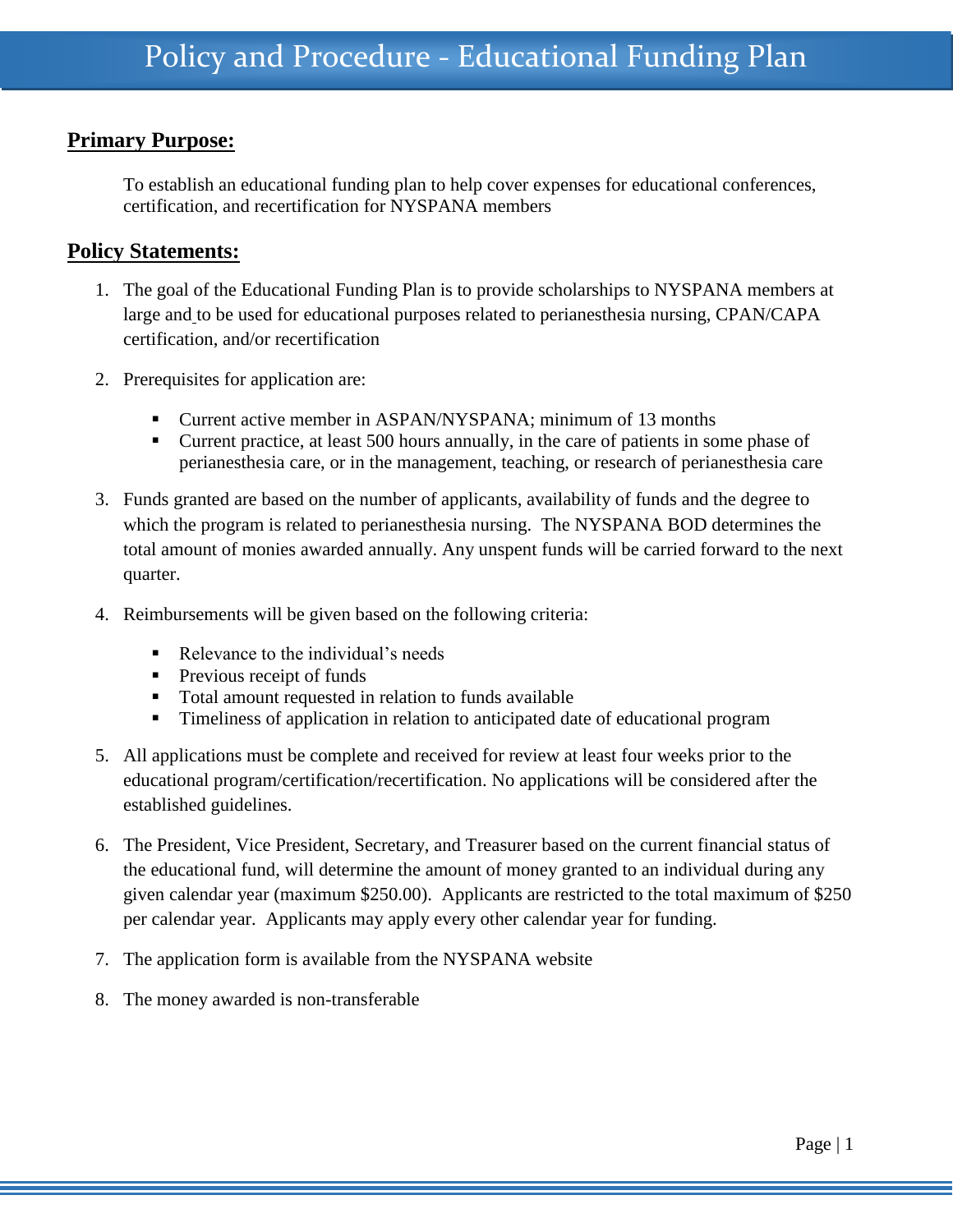## **Procedures:**

- 9. Applications for funding are reviewed by the Executive Board to determine qualification and the amount to be awarded
- 10. Once approved, the money will be awarded to the recipient upon written verification of the following:

#### Certification/Recertification

- Successfully passing the CPAN/CAPA exam (copy of certificate)
- **Successful completion of the recertification process**
- Proof of payment receipt

#### Educational Funding

- Copy of contact hours received at completion of educational program
- **Proof of attendance of the educational program**
- Proof of payment receipt
- Submit a summary of the educational experience attended within four weeks after attendance
- Announcement of the educational recipient will be published in Up to Par newsletter/NYSPANA website